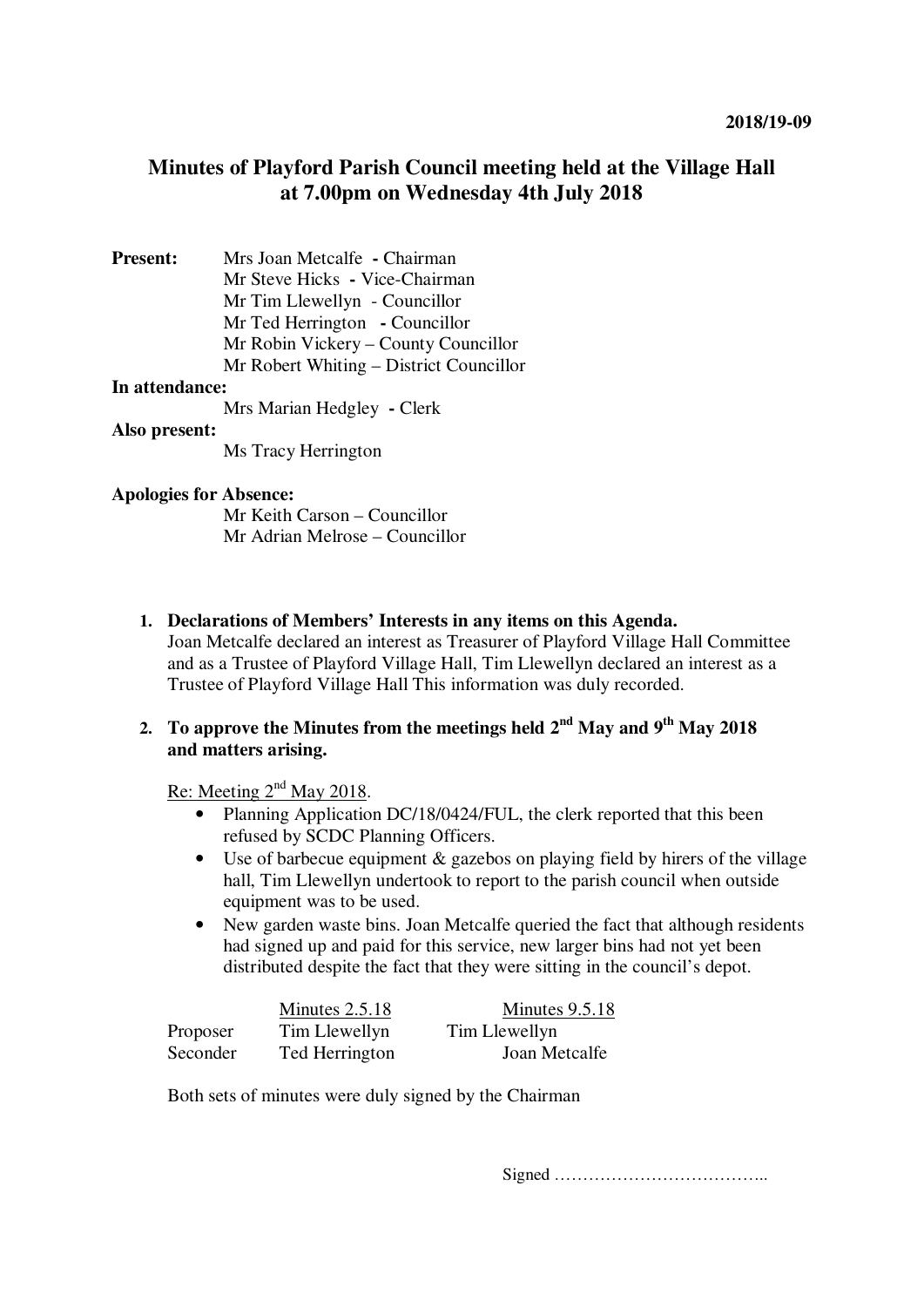# **3. Action Log Review**

**AP115 - Silt build up at Church Road end of C324** - email received 11<sup>th</sup> June from Customer Services saying this is definitely a District Co. issue. But SCC Highways resurfaced the road here on  $10<sup>th</sup>$  June and cleared the silt first. It remains to be seen whether the drains are working properly as no substantial rain has fallen since.

**AP131 - Water tricking down FP No 7 making it hazardous** - the drains in Church Lane were cleared last November but this problem persists, despite Highways saying it has been completed. Clerk to report a third time.

**AP132 – Verges/ditches in Hill Farm Road**. The Clerk has been assured by Clarke Simpson that clearance work on this will commence soon.

**AP135 - Ongoing problems with FP's 1, 3**  $\&$  **20 – FP's 1**  $\&$  **20 are very much** improved and new route for FP20 now in place, old one is blocked off. However FP3 has been reported as impassable, clerk to discuss this with Elizabeth Mansfield.

For more details see Action Log appended at end of the Minutes.

# **4. County Councillor's report**

Robin Vickery reported that at their AGM in May, the new leader of Suffolk County Council was announced as Matthew Hicks and the deputy is Mary Evans, who is also in charge of Highways. There is to be a major internal review of the Highways department – the existing policies will be looked at and utilities and roadworks companies held to account, also how residents, councillors and businesses can access information. The policy on potholes etc will be reviewed and views of local businesses, town and parish councils will be taken into account.

There is currently six-week consultation on Education services and views from the public are being sought. A move is in place to bring affordable solar power to Suffolk to help reduce electricity bills and boost the county's renewable energy. Suffolk Health is conducting a Diabetes Awareness campaign as diabetes in Suffolk is increasing by 5% pa, there are currently 38.000 living with diabetes in the county. Also a consultation on sand and gravel sites in the county is running until  $23<sup>rd</sup>$  July.

Questions:

- What could be done regarding silt clearance and flooding on the C324 in Playford and why the situation is taking so long to be resolved?
- Why signs, such as flood warnings and roadworks signs left lying on the side of the road are not always collected after they have been used
- Why unsuitable diversion routes were often being put into use without any local consultation or even prior notice e.g. when the main road through Tuddenham was closed and traffic diverted along Butts Road in Playford
- Why trimming back vegetation on dangerous corners in villages no longer took place.
- What happens to all these complaints that aren't resolved are they recorded?
- Why we cannot have the contact details of the person in charge of Highways to refer all of the above when they do not get attended to.

Signed ………………………………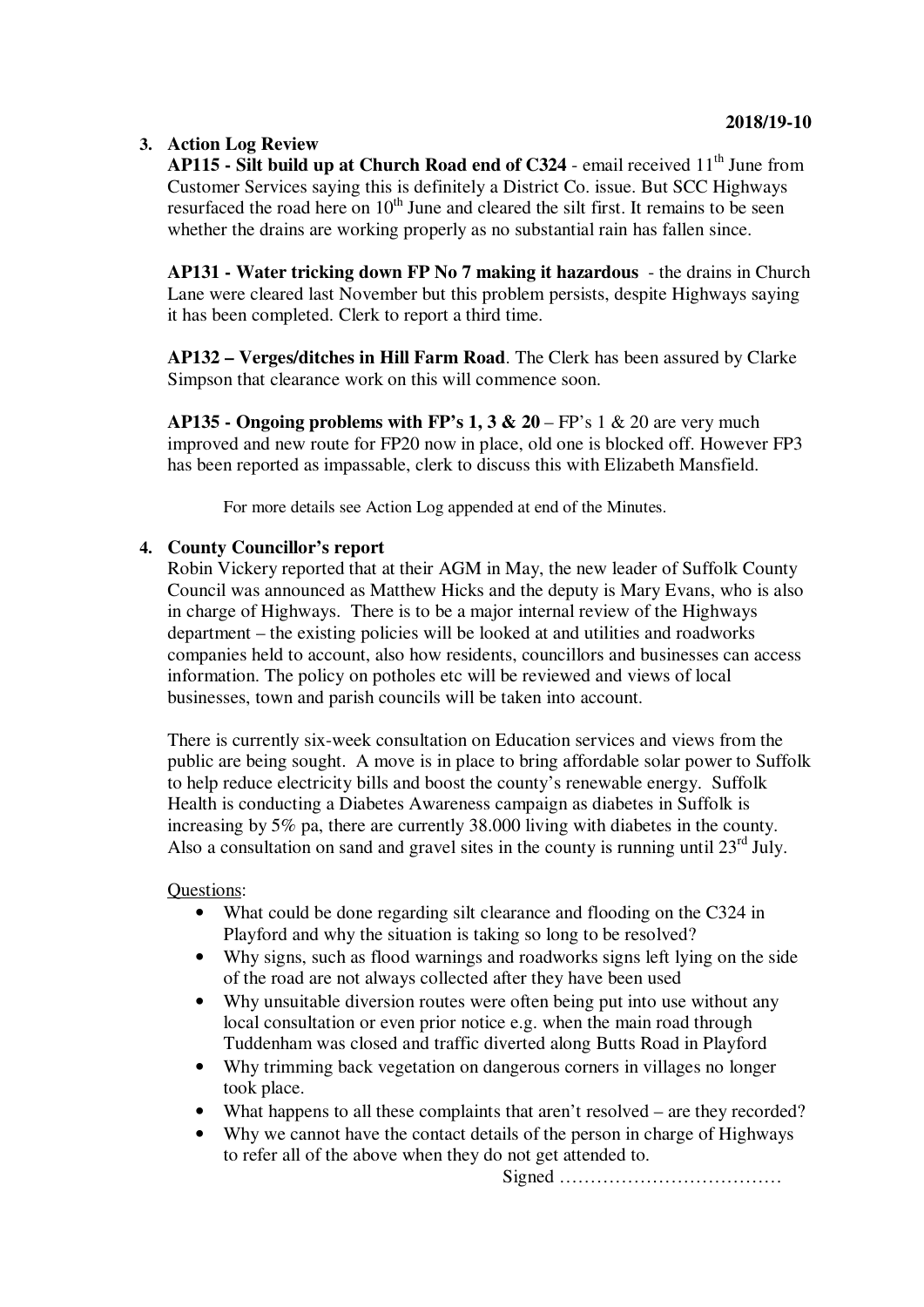## **2018/19-11**

Robin Vickery stated that all of these things could be reported to Highways via the online reporting tool or by phoning 0345 6066171 and that the community wardens report to Paul Gant. However, most of the issues have already been reported and progress at getting them resolved is very slow. He also promised to contact Claire Brown who is in overall charge of Ipswich section of Highways to ask her to contact the Clerk on these matters.

Robin's report full report can be seen appended at the end of the minutes.

# **5. District Councillor's report**

Robert Whiting reported that the Bealings Road to the south of Playford is to be resurfaced shortly and will be closed from  $16<sup>th</sup> - 20<sup>th</sup>$  July between 9am – 3.30pm.

The first draft of the Local Plan for Suffolk Coastal, where details of proposed new housing is to be delivered is to be published soon and the consultation will run for 8 weeks.

Ward changes due to the merger with Waveney District Council have been reviewed and comments on the latest proposals are being sought by  $27<sup>th</sup>$  August before a final decision is reached by the Boundaries Commission (see also para 10).

The Deben Leisure Centre has now reopened after a refurbishment lasting 10 months and costing £3.5m and has already attracted 700 new members.

The launch of the new Garden Waste Scheme is going well and 54% of householders have signed up – this exceeds the target of 50% originally set.

## Questions:

- Why were the new green bins taking so long to be delivered after households had signed up for them, when they were actually sitting in the depot at SCDC?
- New coffee shop at Kiln Farm Nurseries was planning permission sought/required for this?

Robert undertook to seek answers for the above

Robert's full report can be seen appended at the end of the minutes

#### **6. Finance**

| $\circ$ Reporting & authorisation of cheques/online payments: |          |
|---------------------------------------------------------------|----------|
| Already transacted:                                           |          |
| Keith Carson - Neighbourhood Plan expenses                    | £145.00  |
| Keith Carson – Shrubs etc for car park                        | £67.17   |
| East of England Ambulance – Defibrillator equipment           | £1788.00 |
| SC Norse Ltd – annual charge for extra wheelie bin            | £30.00   |
|                                                               |          |

Signed ………………………………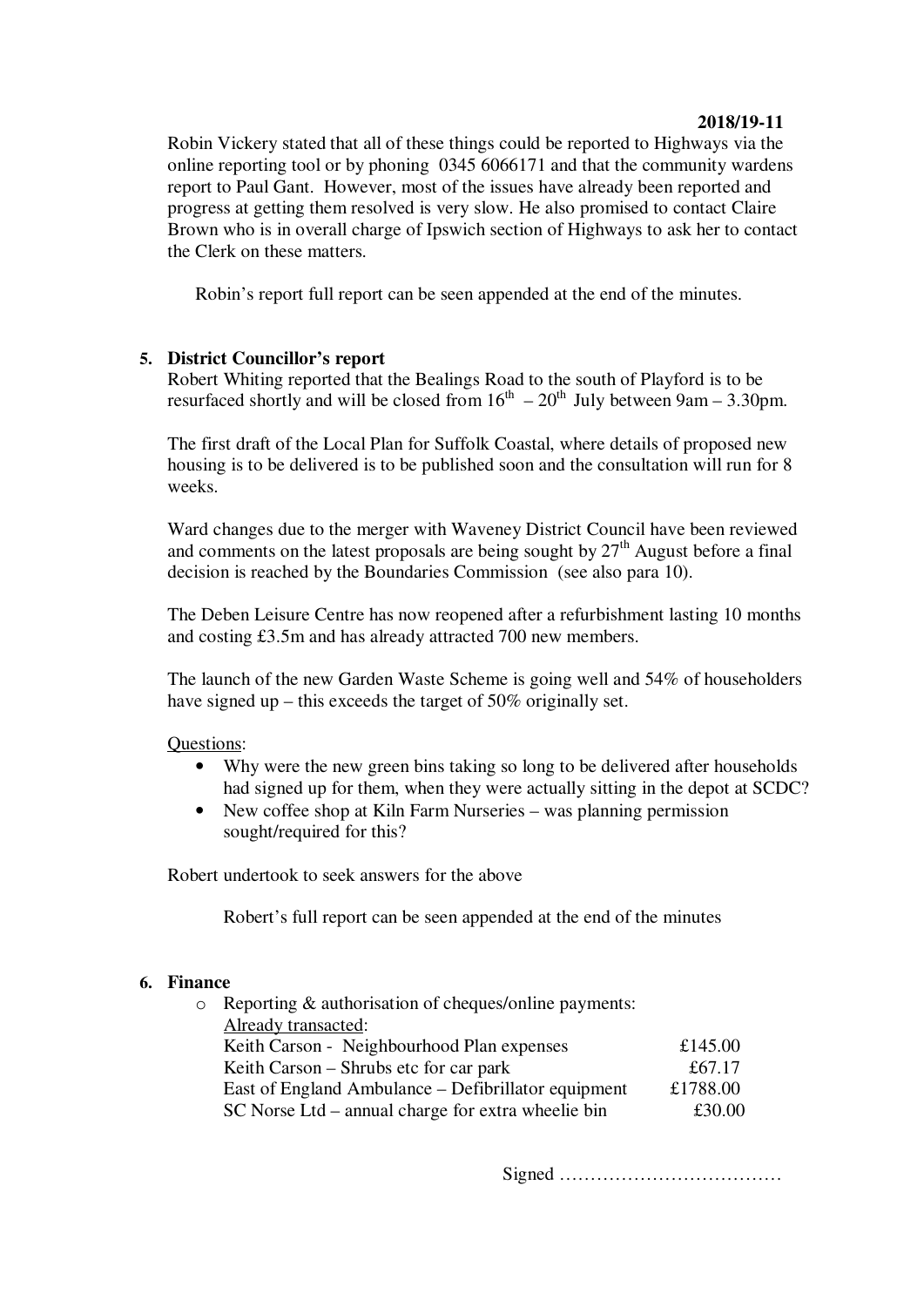### **2018/19-12**

| Cheque signing:                                              |         |
|--------------------------------------------------------------|---------|
| HMRC Q2 (chq no. 799) Tax on clerks' salary                  | £277.40 |
| ICO Data Protection (to be paid online by Joan Metcalfe)     | £40.00  |
| M Hedgley (chq no. 800) Clerk's expenses $2x$ Ink cartridges | £45.99  |

All above transactions proposed by Tim Llewellyn & seconded by Joan Metcalfe.

o Bank Balances:

Current  $a/c$   $f$ 9431.03 NS&I £3351.82

Grant money of £5450.00 was received on  $3<sup>rd</sup>$  July from Groundwork UK in respect of the Neighbourhood Plan.

Steve Hicks reconciled this statement with the Bank statement and initialled it.

o Budget for 2018-2019 was discussed – it was agreed Neighbourhood Plan expenses should be accounted for separately and that the annual allowance for the clerk's expenses should be more clearly annotated, clerk to amend. Otherwise all on track.

Proposed: Joan Metcalfe, Seconded: Tim Llewellyn

**7. Highways -** No Highways issues

#### **8. Neighbourhood Plan – update**

Grant money of £5450.00 has been received from Groundwork UK. A meeting with Planning Direct took place on 26<sup>th</sup> June to discuss paring down Planning Direct's input to the Plan as the full amount of funds applied for, was not granted. This was attended by Neighbourhood Plan chairman Keith Carson and the clerk. It was suggested at this meeting that the Visual Landscape assessment and the Housing Needs survey be done by the parish and that a survey of various organisations which meet in Playford be taken to ask whether those attending were happy with the facilities offered by Playford as a village or whether they had any suggestions for improvements. Also that photos might be taken by walkers to accentuate views of Playford from its footpaths, these to be included in the Plan to endorse Playford's natural outdoor amenities.

In Keith Carson's absence, it was decided to arrange a separate parish council meeting to discuss the N.Plan's progress at a later date in July.

#### **9. Registration with ICO**

Joan Metcalfe as Data Protection Office will register with the Information Commissioner's Office and pay their registration fee of £40.00 online as new procedures are now in place.

Signed ………………………………..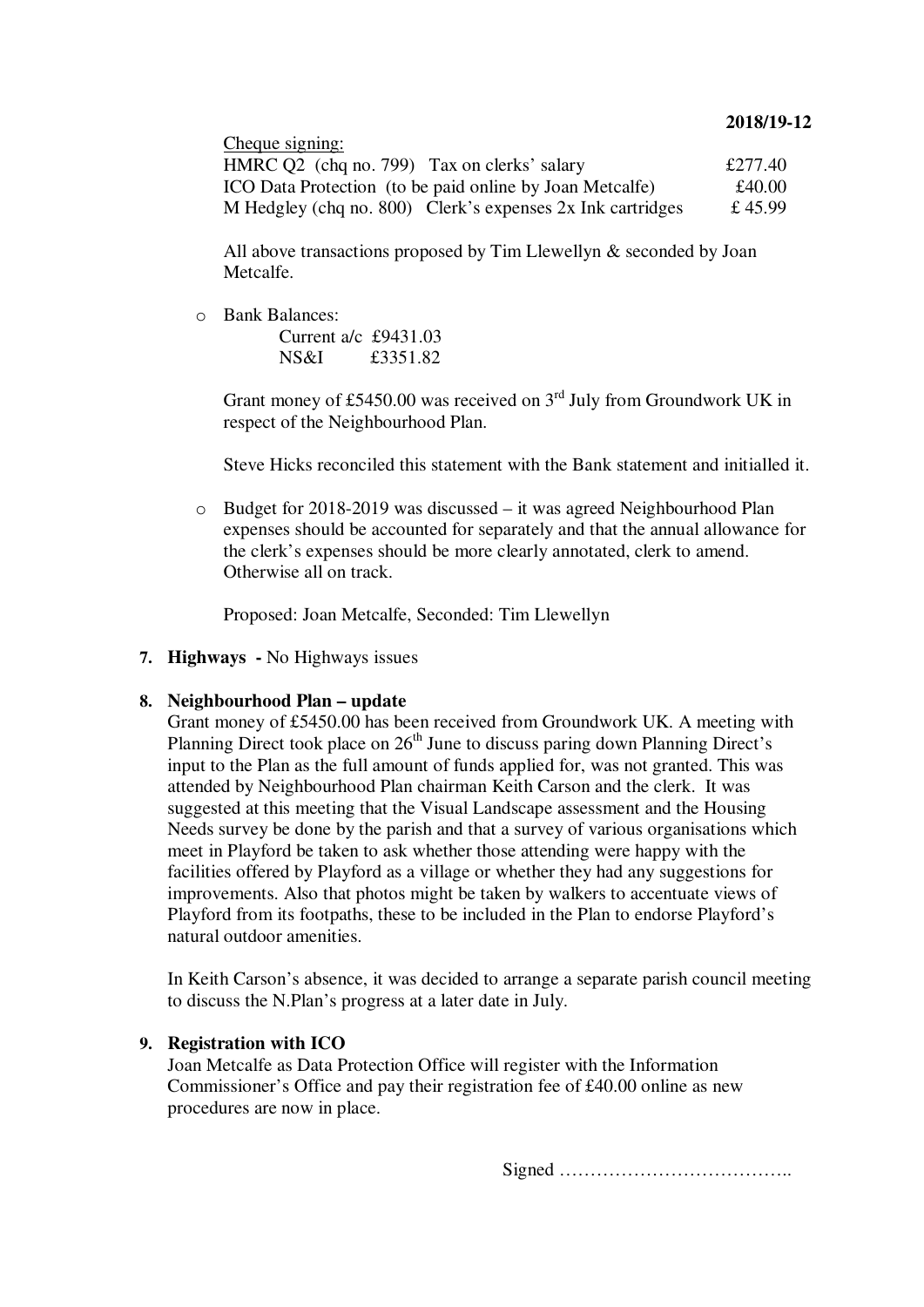**10. Ward Changes due to merger of Suffolk Coastal and Waveney District Councils.** The Boundary Commission's latest proposal is that Playford parish and all the other parishes in the present Fynn Vally ward, will be included with Great and Little Bealings and the village element of Rushmere St Andrews parish to combine with Grundisburgh and Culpho and several other small parishes to the north of Grundisburgh. The new ward is to be called Carlford and Fynn Valley and will have two district councillors to represent it. This seems to be an ideal situation as all the small parishes are likely to have similar needs and can work together for a common aim. This needs to be endorsed to the Boundary Commission as the consultation ends on  $27<sup>th</sup>$  August and then the decisions will be finalised. Parishioners will be encouraged to have their say on the final proposal so that this can become a reality.

 Clerk to reply on behalf of the Parish Council to state that Playford is happy with these proposals.

**11. Request for donation to Lt Bealings PC towards legal costs of appealing decision over the former Admiral's Head public house**

Lt Bealings PC has succeeded in an appeal to have the former Admirals Head public house in Lt Bealings, listed as an Asset of Community Value (ACV) but in order to do so, had enlisted services of a solicitor costing £1000 +VAT & expenses. Playford PC was asked to contribute to this expense retrospectively – a discussion ensued but it was unanimously agreed that as Playford PC was not involved in the decision to incur these costs, it was not acceptable for them to contribute, also the current budget does not allow any scope for this. Clerk to convey this decision to the clerk of Lt Bealings in a supportive message wishing them success with their endeavours to re-open the Admirals Head.

## **12. Defibrillator**

A training session has been arranged for Weds  $12<sup>th</sup>$  September starting at 1.30pm, this will take about 2 hours. So far 4 parishioners have expressed an interest in attending this session and several members of the parish council, these will be contacted by the clerk nearer the time to confirm their attendance.

Glen Thimblethorpe has offered to monitor maintenance of the defibrillator and this was accepted.

## **13. Co-opting a new councillor**

Several names were suggested and the chairman undertook to follow these up.

## **14. Correspondence –** May to June 2018

- a. **SC & Waveney Dist Co**. Re Community Infrastructure Levy Spend process 2018/19
- b. **SCC**: Cabinet paper notification : Post-16 travel policy statement 2018/19
- c. **Seafarers UK**: Please help raise public awareness of our island nation's reliance by flying a red ensign ashore on Merchant Navy Day 3<sup>rd</sup> Sept 2018.

Signed ……………………………….